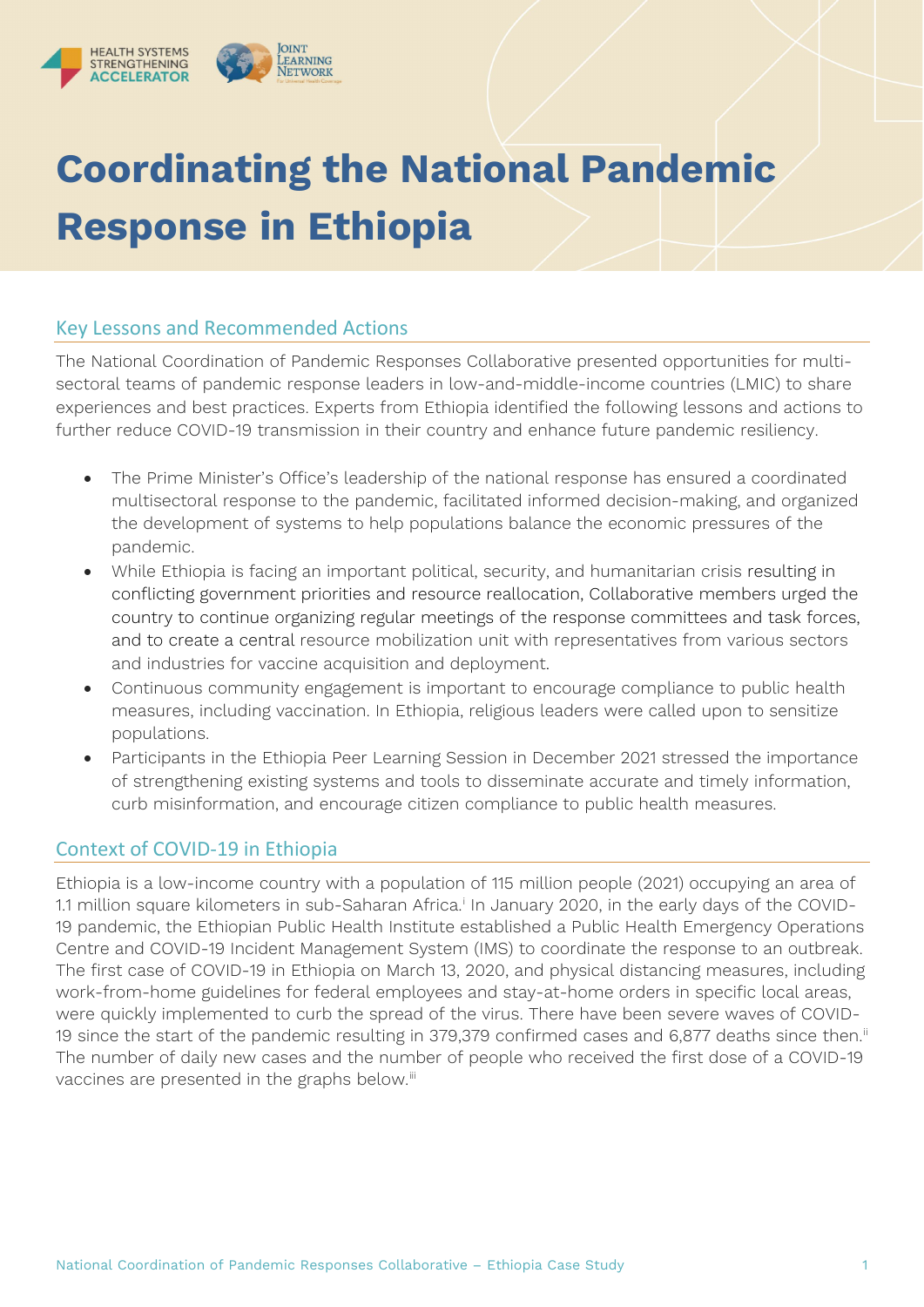

*Figure 1: Number of daily new cases of COVID-19 in Ethiopia since March 2020*



*Figure 2: Number of people in Ethiopia who received the first dose of a COVID-19 vaccine since April 2021*

## Insights from the national response to COVID in Ethiopia

The National Taskforce for Multisectoral COVID-19 Pandemic Response in Ethiopia is led by the Deputy Prime Minister. It is comprised of representatives from several government agencies and sectors, including the Ministry of Peace, Ministry of Justice, Ministry of Defense, Ministry of Foreign Affairs, Ministry of Health and Ministry of Innovation and Technology. The Taskforce has sub-committees for communication, technology, diplomacy, security, and legal affairs. The National Disaster and Risk Management Committee (NDRMC) and Public Health Emergency Operations Centre (PHEOC) facilitate multisectoral-level and tactical-level coordination.<sup>[iv](#page-4-3)</sup> Due to Ethiopia's devolved system of government, each regional state in Ethiopia has a PHEOC. The national task force provides overall policy direction and the regional coordination mechanisms have autonomy to implement the policies which apply to their

## **KEY LESSONS**

- It was effective to establish task forces and other structures to coordinate the national and the sub-national response to COVID-19 in Ethiopia well-before the first outbreak
- Effective multisectoral collaboration is vital
- Political will and leadership of the national response to COVID-19, especially to facilitate multisectoral collaboration, are instrumental
- The government is responsive to different stages and demands of the pandemic, and reorganizes its priorities accordingly

local situation. The Federal Ministry of Health and the Ethiopian Pharmaceutical Supply Agency have been managing the COVID-19 vaccine rollout since March 2021. As reported by members of the Collaborative's Ethiopian team, efforts to fight the pandemic include daily coordination briefings and the implementation of regional support activities between pandemic response experts, media monitoring, risk communication improvement trainings, and activities to strengthen points of entry into Ethiopia.

In July 2021, the Collaborative's multisectoral team from Ethiopia conducted a self-assessment of its country's response to COVID. The exercise revealed that Ethiopia's pandemic coordination system can be strengthened with stronger political commitment and more zealous law enforcement. The self-assessment also demonstrated government preparedness to deploy COVID-19 vaccines (the National Deployment and Vaccine Plan defines the role and responsibilities of all key stakeholders).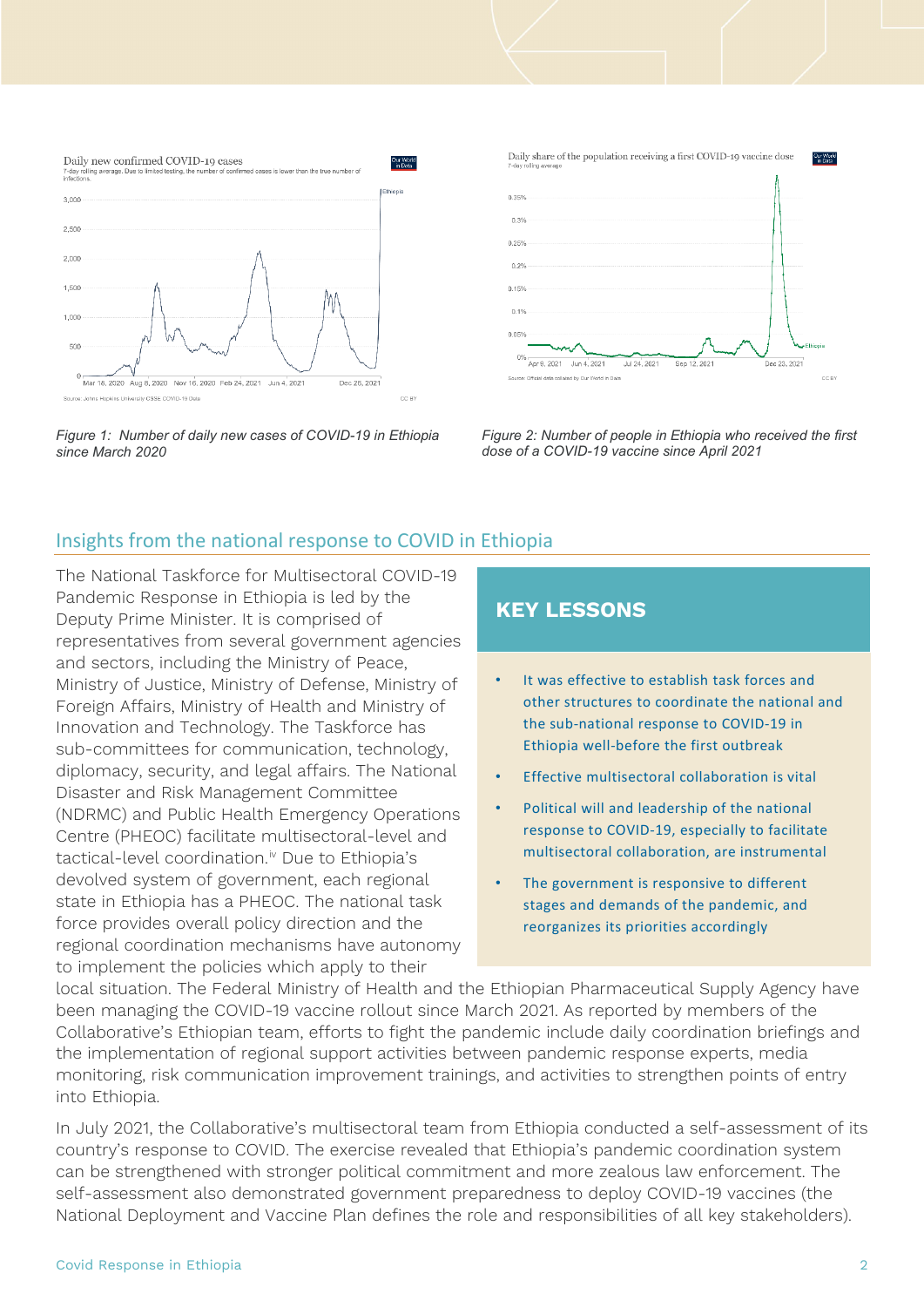Additionally, in August 2021, the Ethiopian Public Health Institute amended the Directive No. 803 /2021 on "prohibited activities and imposed duties for the prevention and control of the COVID-19 Pandemic."<sup>[v](#page-4-4)</sup>

A key strength of Ethiopia's approach to COVID-19 pandemic response has been the utilization of health extension workers, a network of community-level health providers established in 2003. Health extension workers bring quality care and information to localities across the country, overcoming the geographic and logistical barriers that prevent many rural communities from regularly accessing healthcare. To respond to the COVID-19 pandemic, Ethiopian officials mobilized nearly 1,500 health extension workers to conduct COVID-19 screenings, educate community members, and advocate for COVID-19 prevention methods.<sup>[vi](#page-4-5)</sup> This effort has significantly added to the country's success in enhancing health equity.

## Addressing challenges in the national response to COVID

Despite these encouraging findings from the self-assessment exercise, Collaborative members from Ethiopia identified significant challenges in the national response to COVID namely: poor vaccination coverage due to low supply demand and vaccine hesitancy; inconsistent multisectoral engagement and coordination of the response; competing government priorities. In December 2021, the team organized a learning session with pandemic response experts from other low-and-middle-income countries to identify solutions to these challenges. Dr. Jaleela Jawad Sayed, CEO of Primary Healthcare in the Supreme Council of Health of the Kingdom of Bahrain; Dr. Stephen Muleshe, Head of the Department of Intergovernmental Relations at the Ministry of Health in Kenya; and Dr. Madan Gopal from NITI Aayog in India shared insights from their country's coordination of the response to COVID based on the following questions:

- How is the ministry or department of health convincing the population to get vaccinated?
- How is your country addressing vaccine hesitancy?
- How is your country ensuring effective and efficient multisectoral collaboration between government institutions?
- How can we improve poor compliance to non-pharmaceutical interventions (NPI)?

Insights from the peer learning session are shared below.

#### **Addressing vaccine hesitancy and improving vaccination coverage**

According to the WHO, 10,975,026 vaccine doses have been administered in Ethiopia as of February 2, 2022.<sup>[vii](#page-4-6)</sup> Low demand and vaccine reluctance are severely hindering efforts to immunize Ethiopians. An e-survey, conducted from February to March 2021 among 1184 Ethiopian residents aged 18 and above, revealed that only 31.4% of respondents were willing to get a vaccine.<sup>[viii](#page-4-7)</sup> This number excludes people living in rural areas, which make up an estimated 80% of Ethiopia's population, $\frac{1}{x}$  and urban residents who do not have internet access, so it is alarming. During the Collaborative-led session in December 2021, pandemic response experts from other countries encouraged Ethiopia to organize a national media campaign and develop a hotline to disseminate timely and accurate information as it is done in the Kingdom of Bahrain. The government of Bahrain, which values transparency and datadriven decision-making greatly in its national response, also uses a "COVID-19 alert level traffic light system" on the Ministry of Health's website to share information with the population.<sup>[x](#page-4-9)</sup> A mobile app was created in India and the Kenyan government is organizing social media campaigns to sensitize the population and debunk myths. Additionally, civil servants are mandated to get vaccinated.

**Ensuring effective and efficient multisectoral collaboration between government institutions**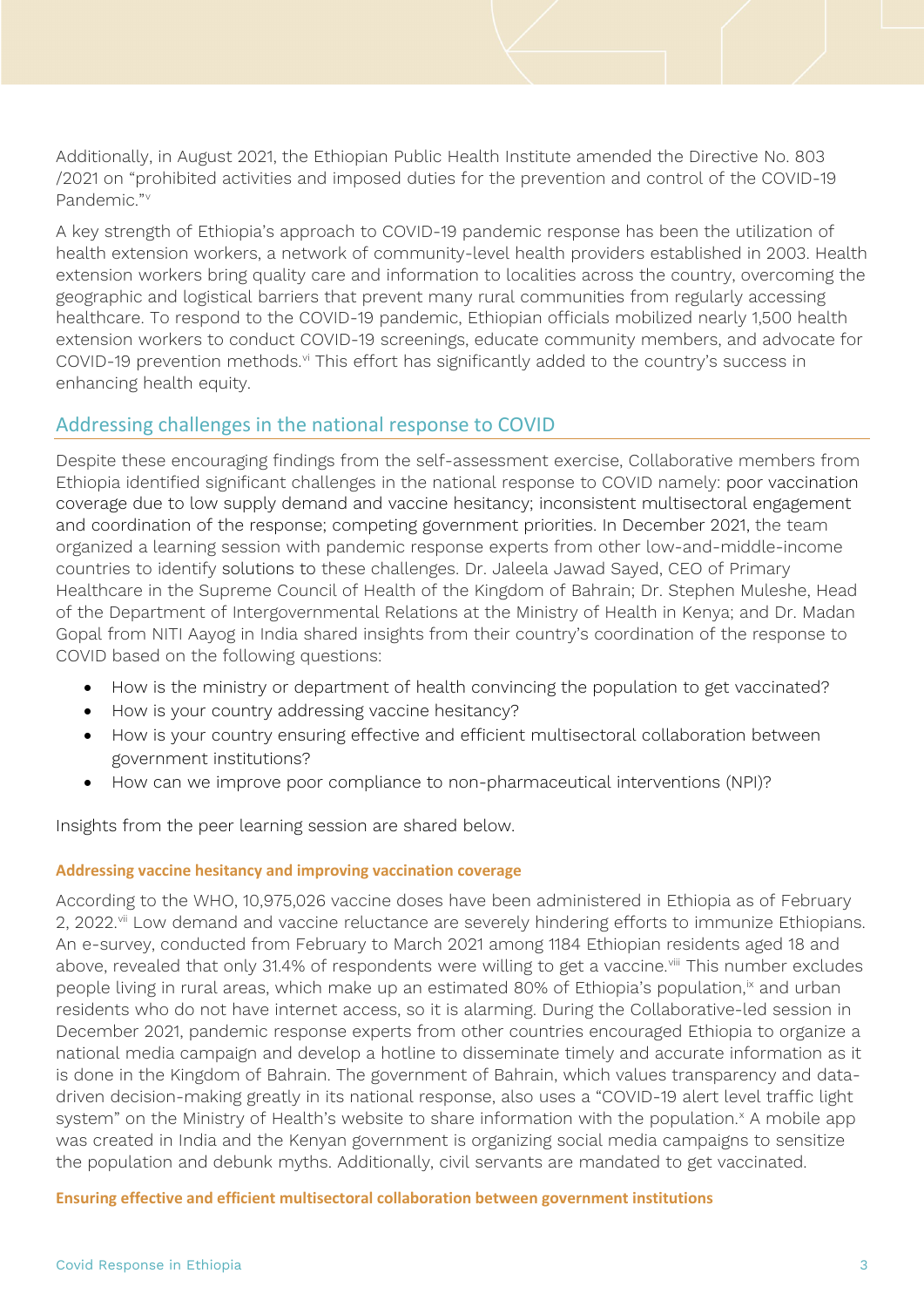In the early days of the pandemic, Ethiopia's strong political commitment to and leadership of the COVID-19 response helped facilitate a national multisectoral response. The Collaborative's Ethiopia team mentioned plans to cascade the model to the regional state-level to harmonize the response to COVID-19 that were deprioritized with the onset of the political, security, and humanitarian crisis in the summer of 2021.

#### **Addressing the challenge of resource misutilization**

Ethiopian pandemic response leaders remarked on instances where funds for the response to COVID were diverted for the response to the humanitarian crisis in recent months. They are concerned about the long-term of effects of this practice and sought advice from peers. To address resource scarcity and prevent misutilization of resources, India is using existing digital health tools and health system structures. In Kenya, the private sector was enlisted to set up a basket fund for procurement of vaccines and a budgeting subcommittee of the COVID-19 taskforce monitors the budget and usage of funds.

#### **Improving citizen compliance to non-pharmaceutical interventions (NPI)**

Compliance to NPI, including social distancing measures and requirements to wear masks in public areas, is imperative in countries facing challenges to vaccinate their population. In Ethiopia, there is poor adherence to directives on NPI use. Since the Ministry of Health is not an enforcement agency, the Attorney General's Office, the Police, and the Ministry of Peace have been called upon to enforce the directives.

More insights on the response to COVID-19 in LMIC, including lessons learned from Ethiopia, were synthesized in the Collaborative's final report: "National Coordination of Multi-sectoral and Multilevel Pandemic Response Collaborative: A Synthesis of Shared Learning."

#### **Conclusion**

Ethiopia is prepared to respond to COVID: a national task force headed by the Deputy Prime Minister coordinates the national response to COVID; epidemiological data is regularly collected, analyzed, and disseminated; and public health directives are updated in response to the different stages of the pandemic. In 2021, pandemic response leaders were primarily concerned with vaccine deployment and multisectoral collaboration between institutions. The Ethiopia team of the Collaborative identified best practices and action areas to increase vaccine demand and access, combat vaccine hesitancy, ensure efficient and effective coordination of the national and sub-national response to COVID in joint problem solving and experience sharing session with peers from Bahrain, Kenya, and India. Following the session, Ethiopia is encouraged to continue leveraging resources from LMIC to improve its response to the current pandemic and better prepare its health system and government preparedness to manage future public health crises.